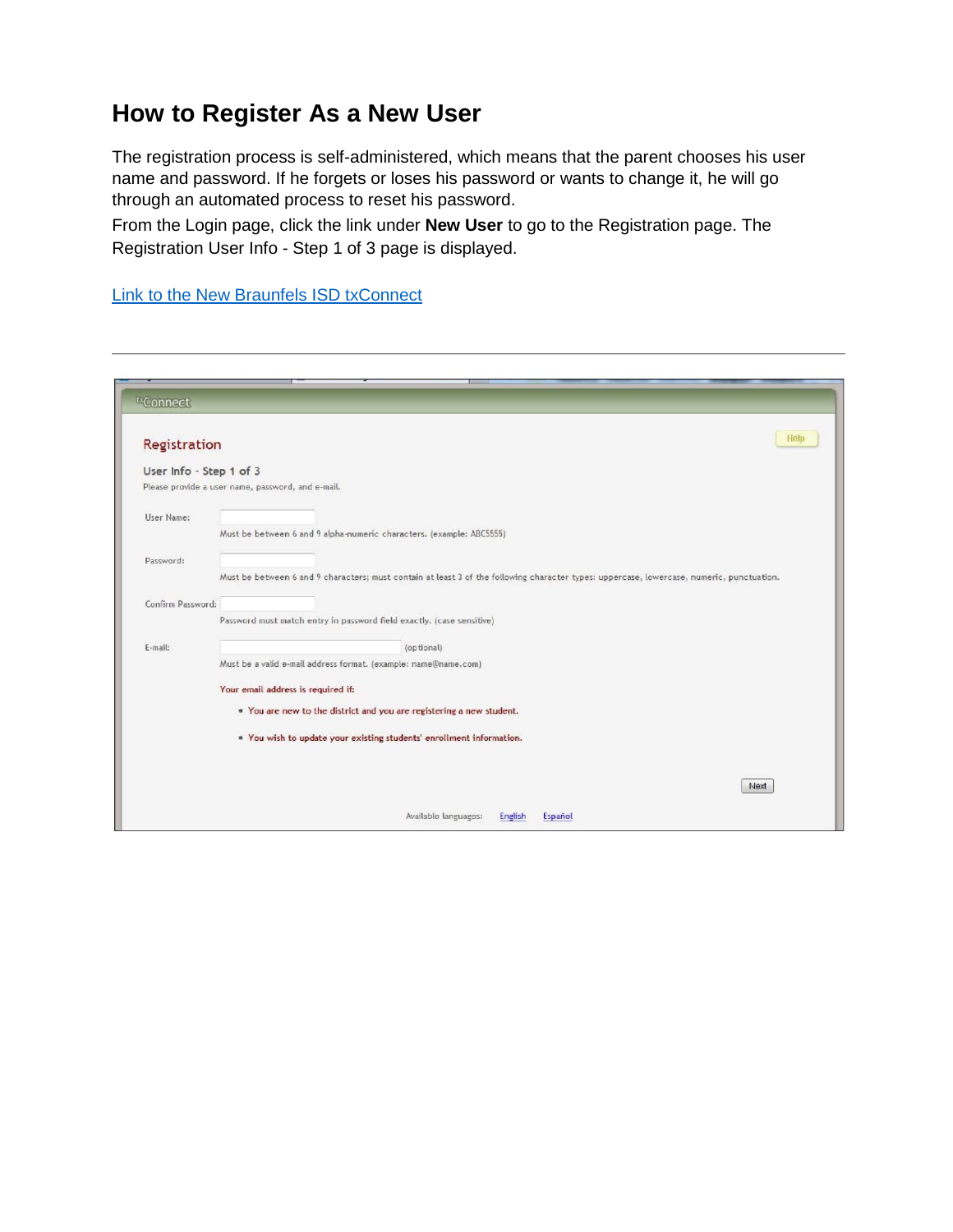### **Step 1:**

- 1. In the **User Name** field, the parent types a user name that will identify him when he logs on to <sup>tx</sup>Connect, such as a combination of letters from his first and last names.
	- The user name must be six to nine characters and must be unique (i.e., not used by anyone else in the district).
	- The user name is not case-sensitive (i.e., it does not matter if it is uppercase or lowercase letters).
	- If the parent types a user name that is already taken, the system notifies him that the user name is taken. Another user name must be entered.
- 2. In the **Password** field, the parent enters a password that he will use when he logs on to tx<sub>Connect.</sub>
	- The password must be six to nine alphanumeric characters.
	- It must be a combination of the following: uppercase, lowercase, numeric, and/or punctuation (e.g., aBc1234).
	- The password is case-sensitive (i.e., it must always be typed exactly as it is entered here, including uppercase and lowercase letters).
- 3. In the **Confirm Password** field, the parent retypes his password exactly as it was typed above. This step confirms that the parent typed his password as intended

## **4. The E-mail field is required to use Online Enrollment Verification.**

- 5. Click **Next**.
	- If all required data was not entered, a red message is displayed to the right of each field that is missing data. That information must be provided before he can continue.
	- If the data was entered correctly, the Hint Question Step 2 of 3 page is displayed.

| Registration                |                                                                                         | <b>Help</b> |
|-----------------------------|-----------------------------------------------------------------------------------------|-------------|
| Hint Question - Step 2 of 3 |                                                                                         |             |
|                             | Select a question and enter an answer to help you retrieve your password if it is lost. |             |
| Question: Choose a question | Y                                                                                       |             |
| Answer:                     |                                                                                         |             |
|                             |                                                                                         |             |
|                             | Next<br>Previous                                                                        |             |

## **Step 2:**

1. In the **Question** field, the parent selects a question to which he will provide an answer. The question is asked in the event that the parent loses his password.